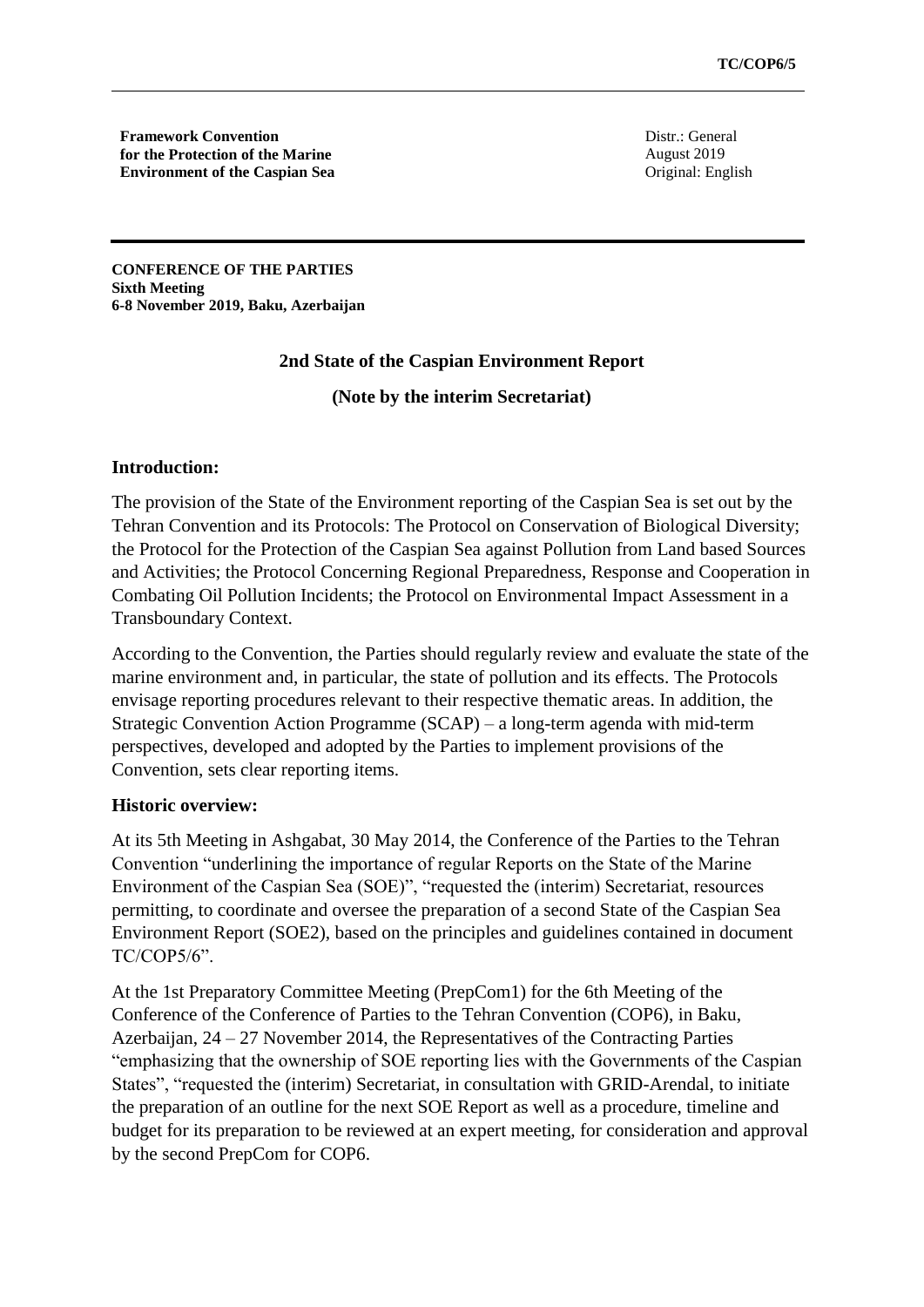PrepCom2, Baku, Azerbaijan, 31 May – 3 June 2015, agreed with the proposal for the preparation of the SOE2, prepared by the (interim) Secretariat in consultation with GRID-Arendal, and concluded that the preparations should start once funding has been secured.

At PrepCom5, Baku, Azerbaijan, 13-17 November 2017, the Parties agreed on the table of contents of the SOE2 as well as on maintaining the DPSIR approach but lightened and abbreviated where there are no data available. They confirmed that it will be a country driven report with country specific inputs.

At PrepCom6, Baku, Azerbaijan, 24-28 September 2018, the Representative of GRID Arenal introduced and the Meeting welcomed and agreed with the second State of the Caspian Sea Environment report, in the understanding that before its submission to COP6 an executive summary would be added and final corrections by Governments would be solicited and integrated in the report.

The Meeting furthermore agreed that for future State of the Environment reports a new methodology should be developed and questions concerning the information base, scope and measure of policy prescriptiveness should be resolved. A paragraph for the Ministerial Statement to that extent will be drafted for consideration and adoption by COP6.

The first Caspian Sea State of the Environment report was published in 2011. To serve the regularity in reviewing environmental trends, it was proposed that the SOE2 Report shall be published in 2018. The work was made possible by the generous support of BP Azerbaijan.

## **Objective and Tasks**

The main objective of the State of Environment Report is to assess the current state of environmental and social conditions of the Sea and the adjoining territories.

The report is to serve the Parties as a decision-making tool provided by and aggregated for the Parties based on:

- the state of environment and identified environmental trends,
- social conditions and trends,
- analysis of compliance to the Convention,

The report aims at describing the situation in the whole Caspian Sea basin and making conclusions about environmental trends, analyses compliance to the Convention, and provides recommendations that could tackle challenges around the environmental situation. The report is meant to serve as a decision-making tool provided by the Parties and aggregated for the Parties.

According to the Convention, the report is covering the marine environment of the Caspian Sea, taking into account its water level fluctuations and pollution from land-based sources. The report aims at describing the situation in the whole Caspian Sea basin, based on national expert inputs from the five Caspian states.

It also provides recommendations to address environmental problems and aims at contributing to better public information in Caspian littoral states.

# **Methodology**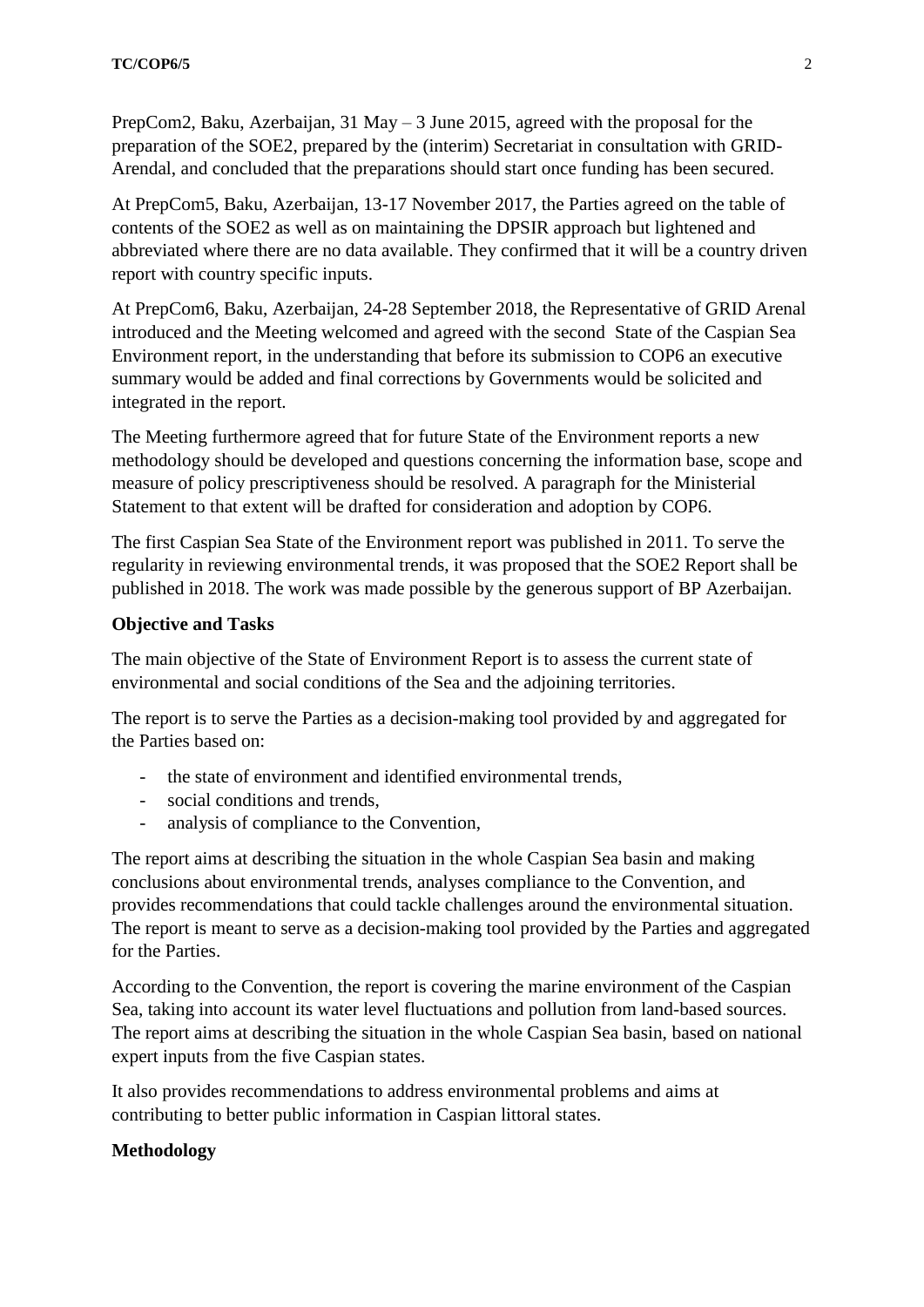In 2010, the (interim) Secretariat of the Tehran Convention proposed the Unified Reporting Format for the national reporting in the framework of the Tehran Convention and its Protocols. The Strategic Convention Action Plan (SCAP) sets out a clear scope and scale for regular reporting.

The development of the First State of the Environment Report of the Caspian Sea in 2011 was based on the Drivers-Pressure-State-Impact-Response (DPSIR) framework which shows relationships between human activity and the state and trends of the environment and human well-being. To maintain continuity, it was agreed to use DPSIR for the development of the SOE2 Report as well.

The following combination of the three methods was suggested to be used for the State of the Environment assessments:

- Indicator-based assessments
- Literature-based assessments
- Expert elicitation-based assessments

According to the decisions, taken at the PrepCom5 meeting in February 2018 in Geneva, the SOE2 Report should be a country-driven report mainly based on the government nominated expert contributions from all five Caspian countries. The PrepCom5 adopted the Table of Contents of the SOE2 Report.

### **Process**

SOE National Experts were appointed by the relevant ministries, agencies, and institutions to collect and process data necessary and for the production of the National Contributions for the SOE2 Report. The national expert teams were backed by the designated National Environmental Information Officers. The activities were funded by BP Azerbaijan through its contract with GRID-Arendal and under the overall supervision of the interim Secretariat. GRID Arendal also provided technical assistance and guidance to the editorial team which, headed by the contracted chief editor (Anatoly Krutov), was made responsible for merging the National Contributions into a cohesive text. Inputs were also provided by the Working Group on Monitoring and Assessment.

Following extensive consultations and exchanges by all involved the final draft of the SOE2 report was cleared by the national experts through the national approval mechanisms. The updated and corrected report, including the preface, executive summary and conclusion was circulated to the Governments by the interim Secretariat by email of 7 August 7. A few minor corrections from Turkmenistan were received and incorporated. The report has been proofread in both English and Russian, and its layout is being prepared by GRID-Arendal. The report will be presented to the parties at PrepCom7.

#### **Suggested action:**

The Meeting may welcome the second Report on the State of the Marine Environment of the Caspian Sea and request the Secretariat, assisted by GRID-Arendal to ensure publication; the meeting may furthermore agree that for future State of the Environment reports a new